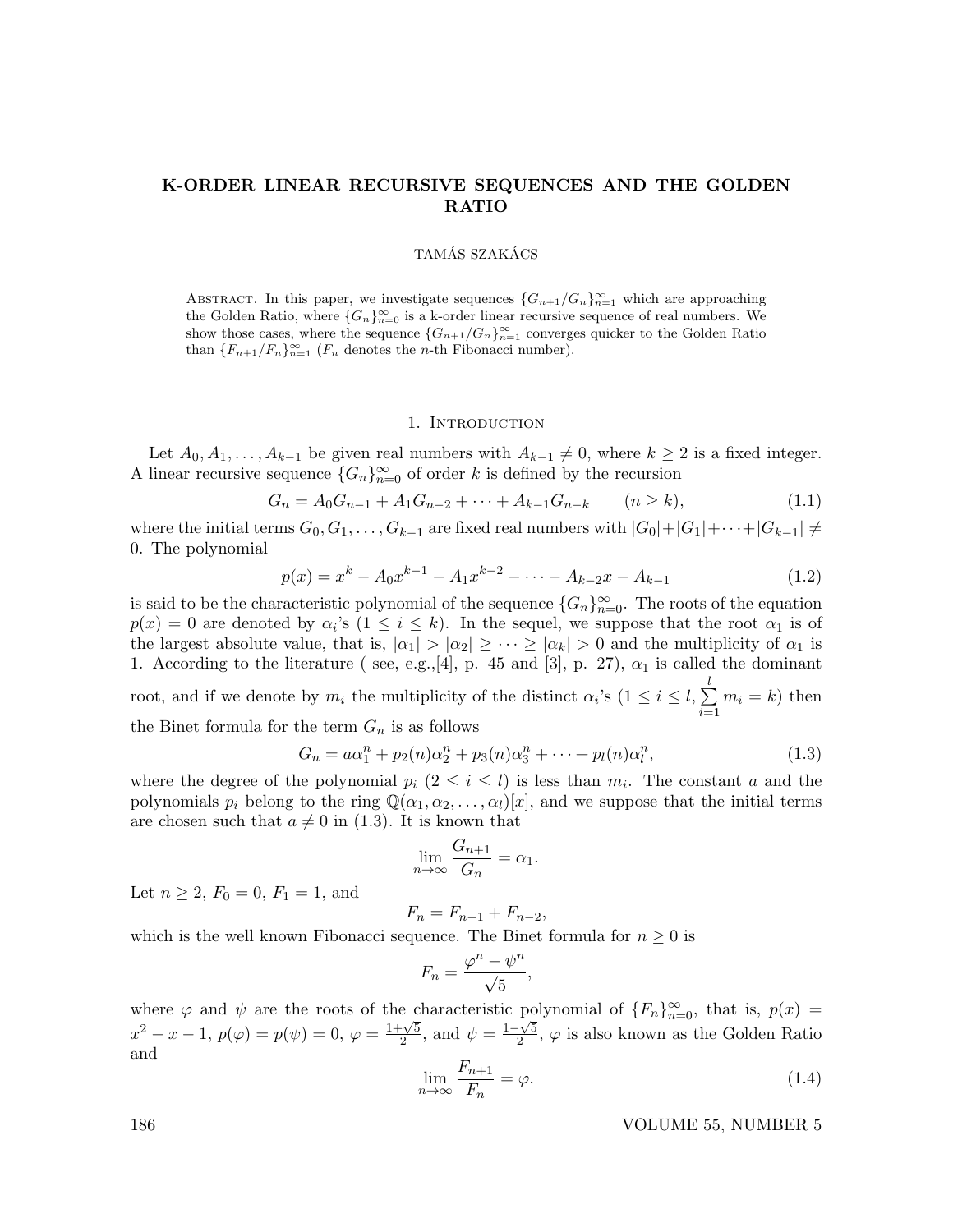It can be read in [1], p. 346, that if  $H_0 = a - b$ ,  $H_1 = b$ , and for  $n ≥ 2$ 

$$
H_n = H_{n-1} + H_{n-2} \tag{1.5}
$$

then

where  $a, b \in \mathbb{R}, b \neq 0$ , and

$$
H_n = aF_{n-1} + bF_{n-2},
$$
  
\n
$$
\lim_{n \to \infty} \frac{H_{n+1}}{H_n} = \varphi.
$$
\n(1.6)

It can be seen that the sequence  ${H_n}_{n=0}^{\infty}$  differs from the sequence  ${F_n}_{n=0}^{\infty}$  only in the initial terms and the characteristic polynomial is the same. Note that in [2] similar results are obtained for irrational limits other than the Golden Ratio.

The question then arises, does the limit give a quicker convergence to  $\varphi$ , where the definition of the quicker convergence can be found, e.g., [4], p. 46 and [3], p. 29: Let  $\{x_n\}_{n=0}^{\infty}$  and  $\{y_n\}_{n=0}^{\infty}$ <br>be convergent sequences of real numbers with  $\lim_{n\to\infty} x_n = \lim_{n\to\infty} y_n = z$ , we say that  $\{y_n\}_{n=0}^{\infty$ converges quicker than  ${x_n}_{n=0}^{\infty}$  if

$$
\lim_{n \to \infty} \frac{y_n - z}{x_n - z} = 0. \tag{1.7}
$$

In this paper, we investigate linear recursive sequences  ${G_n}_{n=0}^{\infty}$  of real numbers, where the sequences  $\left\{\frac{G_{n+1}}{G}\right\}$  $\left\{\frac{G_{n+1}}{G_n}\right\}_{n=1}^{\infty}$  $\sum_{n=1}^{\infty}$  converge quicker to the Golden Ratio than  $\left\{\frac{F_{n+1}}{F_n}\right\}$  $\left\{\frac{n+1}{F_n}\right\}_{n=1}^{\infty}$  $n=1$ . (Naturally, we suppose that division by zero never occurs.)

In the following two parts we deal with binary and ternary sequences, while in the last part we investigate the problem for arbitrary k-order sequences.

## 2. Binary linear recursive sequences and the Golden Ratio

At first, we deal with the special sequence  ${H_n}_{n=0}^{\infty}$  from (1.5). The Binet formula for  ${H_n}_{n=0}^\infty$  is

$$
H_n = \frac{c\varphi^n - d\psi^n}{\sqrt{5}},
$$

where  $c = b - \psi(a - b) \neq 0$  and  $d = b - \varphi(a - b)$ . Using (1.4) and (1.6), one can easily verify that

$$
\lim_{n \to \infty} \frac{\frac{H_{n+1}}{H_n} - \varphi}{\frac{F_{n+1}}{F_n} - \varphi} = \frac{d}{c}.
$$

This implies that the following theorem is true:

**Theorem 2.1.** The sequence  $\left\{\frac{H_{n+1}}{H_n}\right\}$  $\left\{\frac{H_{n+1}}{H_n}\right\}_{n=1}^{\infty}$ does not converge quicker to  $\varphi$  than the sequence  $\int F_{n+1}$  $\left\{\frac{n+1}{F_n}\right\}_{n=1}^{\infty}$  $\sum_{n=1}^{\infty}$  if  $d ≠ 0$ . But if  $d = 0$  then  ${H_n}_{n=0}^{\infty}$  is a simple geometric sequence, where  $H_{n+1}$  $\frac{d_{n+1}}{H_n} = \varphi.$ 

Let us consider now the general second order linear recursive sequence  ${G_n}_{n=0}^{\infty}$  of real numbers,

$$
G_n = A_0 G_{n-1} + A_1 G_{n-2}, \quad (n \ge 2)
$$

with its characteristic polynomial

$$
p(x) = x2 - A0x - A1 = (x - \alpha1)(x - \alpha2),
$$

DECEMBER 2017 187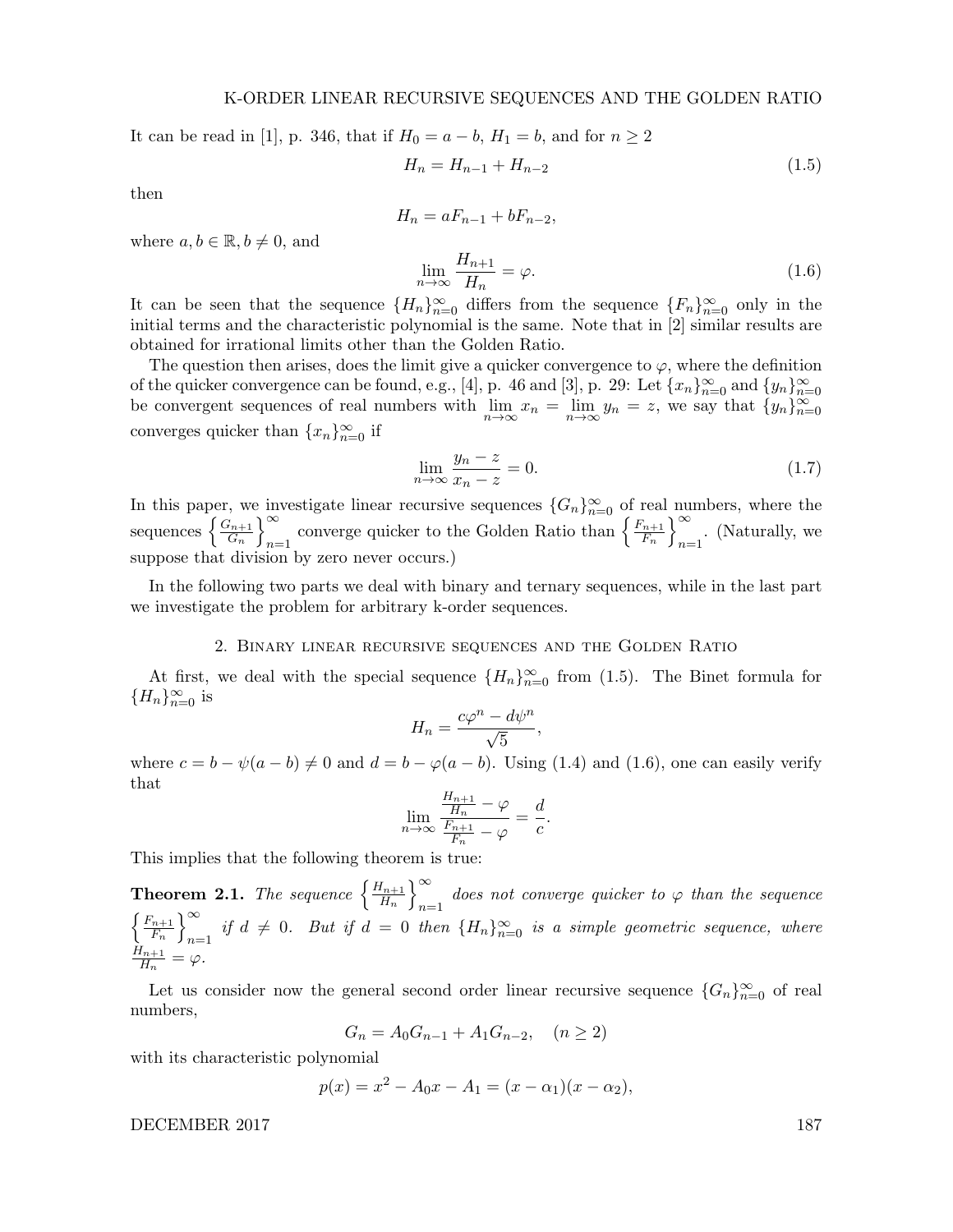## THE FIBONACCI QUARTERLY

where  $\alpha_1 = \varphi$  is the dominant root, that is,  $|\alpha_2| < \varphi$  and  $\alpha_2, G_0, G_1 \in \mathbb{R}$ . Obviously  $A_0 =$  $\alpha_1 + \alpha_2$ ,  $A_1 = -\alpha_1 \alpha_2$ . By the Binet formula this sequence has an explicit form for  $n \geq 0$ ,

$$
G_n = a\varphi^n + b\alpha_2^n,
$$

where  $a$  and  $b$  are computable constants depending only on the initial terms and the roots, and we suppose that  $ab \neq 0$ . In this case one can easily verify that

$$
\lim_{n \to \infty} \frac{G_{n+1}}{G_n} = \varphi \quad \text{and} \quad \lim_{n \to \infty} \frac{\frac{G_{n+1}}{G_n} - \varphi}{\frac{F_{n+1}}{F_n} - \varphi} = \lim_{n \to \infty} \frac{b(\alpha_2 - \varphi)}{a(\varphi - \psi)} \cdot \left(\frac{\alpha_2}{\psi}\right)^n.
$$

This implies that the following theorem is true:

**Theorem 2.2.** The sequence  $\begin{cases} \frac{G_{n+1}}{G} \end{cases}$  $\left\{\frac{G_{n+1}}{G_n}\right\}_{n=1}^{\infty}$  $\sum_{n=1}^{\infty}$  converges quicker to  $\varphi$  than  $\left\{\frac{F_{n+1}}{F_n}\right\}$  $\left\{\frac{n+1}{F_n}\right\}_{n=1}^{\infty}$  $n=1$  if and only if  $|\alpha_2| < |\psi|$ .

## 3. Ternary linear recursive sequences and the Golden Ratio

In [1], p. 346, F. Gatta and A. D'Amico investigated the following ternary sequence

$$
H_{n+1} = 2H_n - H_{n-2}, \quad (n \ge 3)
$$
\n<sup>(3.1)</sup>

with the real initial terms  $H_1, H_2, H_3, (H_3\varphi^2 - H_1\varphi - H_2 \neq 0)$  and using a very special method, they proved that

$$
\lim_{n \to \infty} \frac{H_{n+1}}{H_n} = \varphi,
$$

that is, they proved that there exist infinitely many third order linear recursive sequences, where the ratio of the consecutive terms tends to the Golden Ratio. But they did not investigate whether this convergence was quicker or not. Applying (1.3), (3.1) has an explicit form for  $n \geq 1$ ,

$$
H_n = a\varphi^n + b\psi^n + c,\tag{3.2}
$$

where  $a = H_3 \varphi^2 - H_1 \varphi - H_2 \neq 0, b, c$  are computable real constants depending only on the initial terms and the roots of its characteristic polynomial

$$
p(x) = x3 - 2x2 + 1 = (x2 - x - 1)(x - 1) = (x - \varphi)(x - \psi)(x - 1).
$$

Investigating the following limit we can obtain:

$$
\lim_{n \to \infty} \frac{\frac{H_{n+1}}{H_n} - \varphi}{\frac{F_{n+1}}{F_n} - \varphi} = \lim_{n \to \infty} \left( -b + \frac{c(1-\varphi)}{\sqrt{5} \cdot \psi^n} \right) \cdot \frac{1}{a},\tag{3.3}
$$

which implies for the sequence  $(3.2)$  that the following result is true.

**Theorem 3.1.** Using the notation  $(3.2)$ :

- If  $c \neq 0$  then the sequence  $\left\{\frac{H_{n+1}}{H}\right\}$  $\left\{\frac{H_{n+1}}{H_n}\right\}_{n=1}^{\infty}$ does not converge quicker to  $\varphi$  than the se-<br>n=1 quence  $\left\{\frac{F_{n+1}}{F}\right\}$  $\left\{\frac{n+1}{F_n}\right\}_{n=1}^{\infty}$  $\sum_{n=1}^{\infty}$ . More precisely the sequence  $\left\{\frac{F_{n+1}}{F_n}\right\}$  $\left\{\frac{n+1}{F_n}\right\}_{n=1}^{\infty}$  $n=1$  converges quicker than the sequence  $\frac{H_{n+1}}{H_n}$  $\left\{\frac{H_{n+1}}{H_n}\right\}_{n=1}^\infty$  $n=1$
- If  $c = 0$  and  $b \neq 0$  then the sequence  $\left\{ \frac{H_{n+1}}{H}\right\}$  $\left\{\frac{H_{n+1}}{H_n}\right\}_{n=1}^{\infty}$  does not converge quicker to  $\varphi$  than the sequence  $\left\{\frac{F_{n+1}}{F}\right\}^{\infty}$ .  $\left\{\frac{n+1}{F_n}\right\}_{n=1}^{\infty}$  $n=1$
- If  $c = 0$  and  $\vec{b} = 0$  then  $H_n = a\varphi^n$ , which is a simple geometric sequence.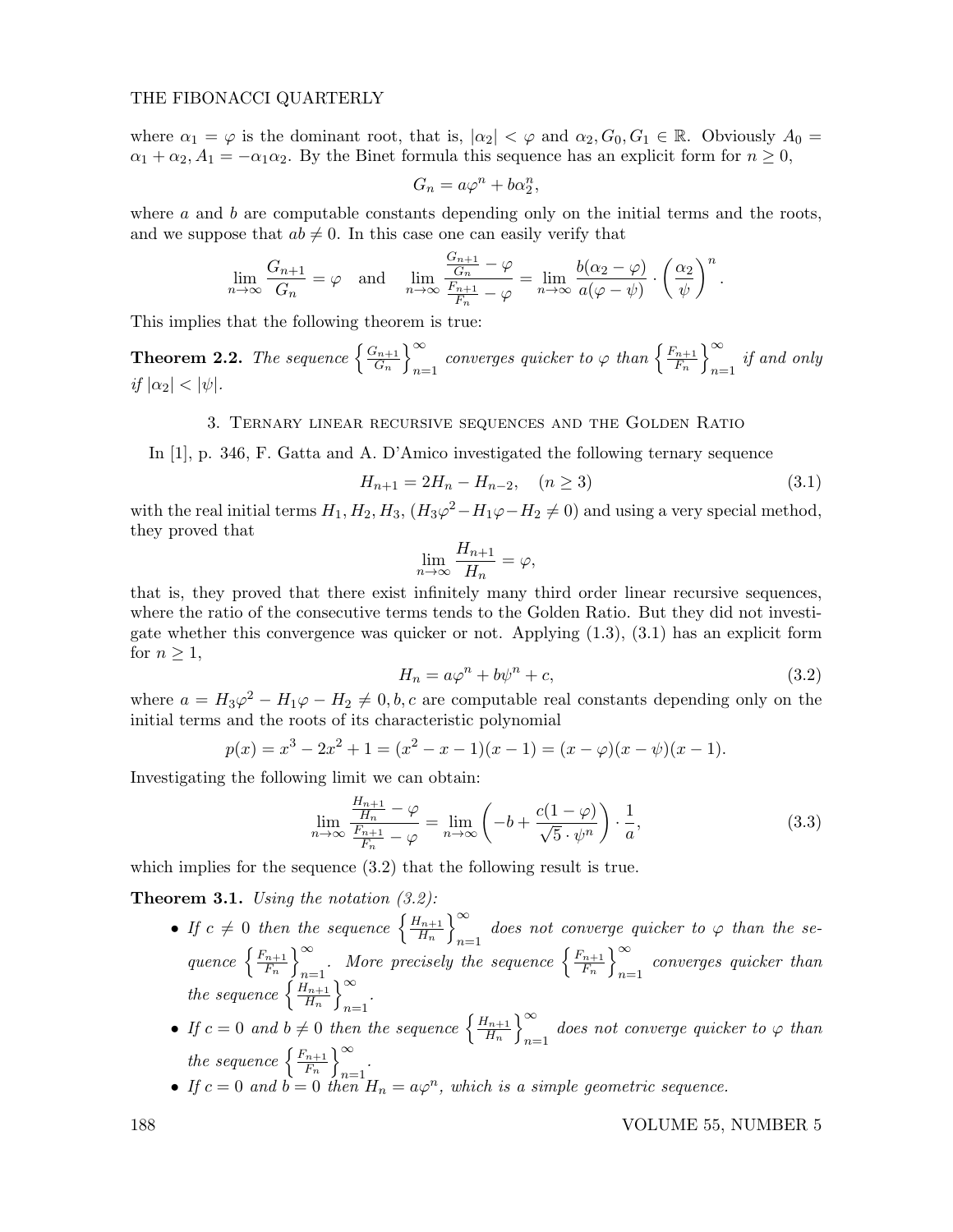**Remark 3.2.** The previous theorem dealt with the sequence (3.1) investigated by F. Gatta and A. D'Amico in [1], but – omitting the details – similar results can be obtained in the following case, too:

$$
H_{n+1} = 2H_{n-1} + H_{n-2},
$$

where  $n \geq 3$  and  $H_1, H_2, H_3$  are initial terms. In this case the characteristic polynomial is

$$
p(x) = x3 - 2x - 1 = (x2 - x - 1)(x + 1) = (x - \varphi)(x - \psi)(x + 1)
$$

Let us consider now the general third order linear recursive sequences  ${G_n}_{n=0}^{\infty}$  of real numbers,

$$
G_n = A_0 G_{n-1} + A_1 G_{n-2} + A_2 G_{n-3}
$$

with its characteristic polynomial

.

$$
p(x) = x3 - A0x2 - A1x - A2 = (x - \varphi)(x - \alpha_2)(x - \alpha_3),
$$

where  $A_0, A_1, A_2 \in \mathbb{R}, (A_2 \neq 0), \alpha_2, \alpha_3$  are non zero complex numbers, and  $|\alpha_2| < \varphi, |\alpha_3| < \varphi$ , that is,  $\varphi$  is the dominant root.

**Theorem 3.3.** The sequence  $\begin{cases} \frac{G_{n+1}}{G} \end{cases}$  $\left\{\frac{G_{n+1}}{G_n}\right\}_{n=1}^{\infty}$  $\sum_{n=1}^{\infty}$  converges quicker to  $\varphi$  than  $\left\{\frac{F_{n+1}}{F_n}\right\}$  $\left\{\frac{n+1}{F_n}\right\}_{n=1}^{\infty}$  $n=1$  if and only if  $|\alpha_2| < |\psi|$  and  $|\alpha_3| < |\psi|$ .

*Proof.* We have to investigate the limit  $(1.7)$  which will be examined in three different cases.

(i)  $\alpha_2, \alpha_3$  are distinct real numbers. By the Binet formula

$$
G_n = a\varphi^n + b\alpha_2^n + c\alpha_3^n.
$$

$$
\lim_{n \to \infty} \frac{\frac{G_{n+1}}{G_n} - \varphi}{\frac{F_{n+1}}{F_n} - \varphi} = \lim_{n \to \infty} \frac{\frac{G_{n+1} - \varphi G_n}{G_n}}{\frac{F_{n+1} - \varphi F_n}{F_n}} = \lim_{n \to \infty} \frac{G_{n+1} - \varphi G_n}{F_{n+1} - \varphi F_n} \cdot \frac{F_n}{G_n} =
$$
\n
$$
\lim_{n \to \infty} \frac{a\varphi^{n+1} + b\alpha_2^{n+1} + c\alpha_3^{n+1} - \varphi(a\varphi^n + b\alpha_2^n + c\alpha_3^n)}{\varphi^{n+1} - \varphi^{n+1} - \varphi(\varphi^n - \psi^n)}
$$
\n
$$
\frac{\varphi^n - \psi^n}{a\varphi^n + b\alpha_2^n + c\alpha_3^n} =
$$
\n
$$
\lim_{n \to \infty} \frac{b\alpha_2^n(\alpha_2 - \varphi) + c\alpha_3^n(\alpha_3 - \varphi)}{\psi^n(\varphi - \psi)} \cdot \frac{\varphi^n - \psi^n}{a\varphi^n + b\alpha_2^n + c\alpha_3^n} =
$$
\n
$$
\lim_{n \to \infty} \frac{b\left(\frac{\alpha_2}{\psi}\right)^n(\alpha_2 - \varphi) + c\left(\frac{\alpha_3}{\psi}\right)^n(\alpha_3 - \varphi)}{a\sqrt{5}}.
$$

(ii)  $\alpha_2, \alpha_3$  are real numbers and  $\alpha_2 = \alpha_3$ . By the Binet formula in (1.3)

$$
G_n = a\varphi^n + (bn + c)\alpha_2^n.
$$

DECEMBER 2017 189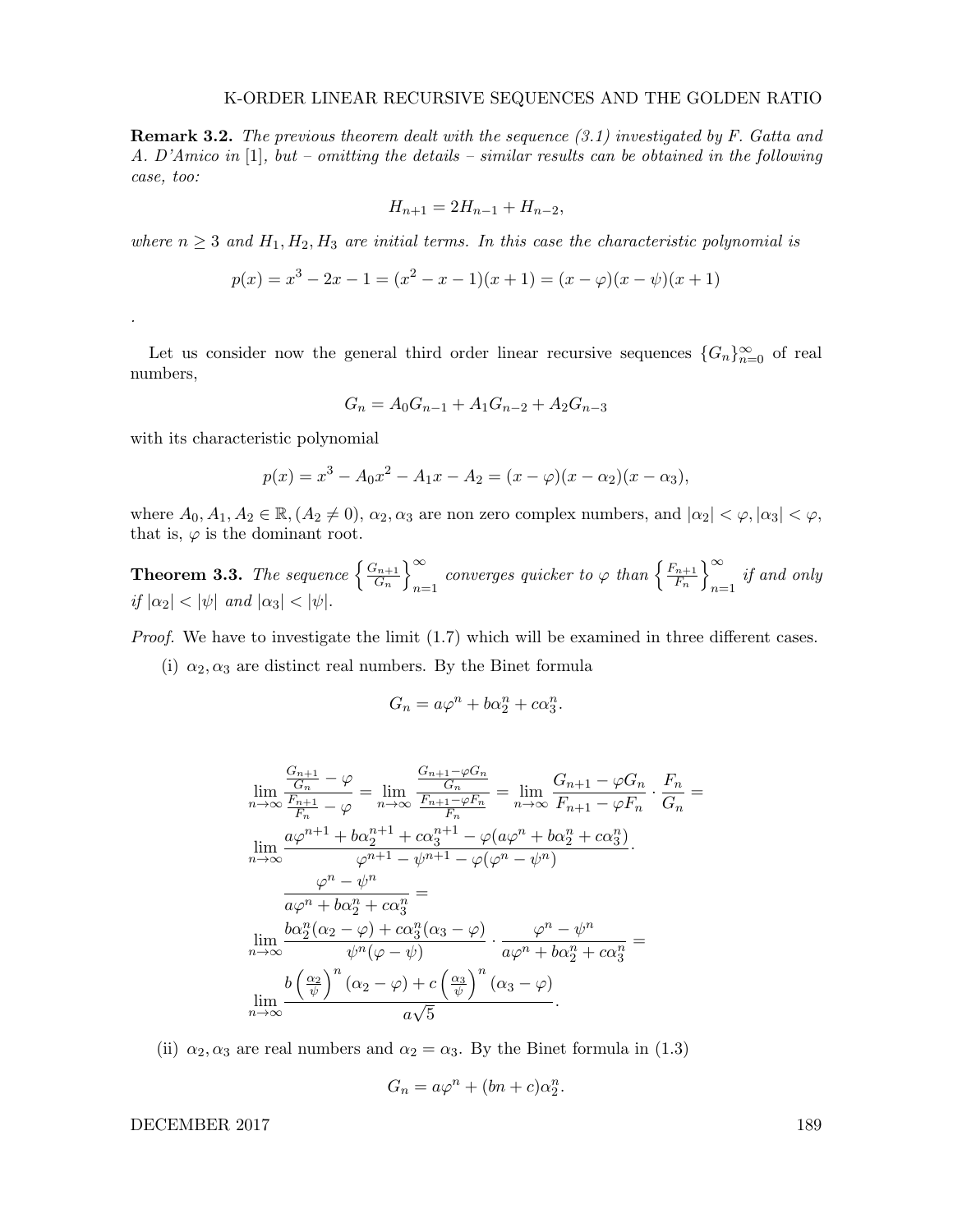## THE FIBONACCI QUARTERLY

$$
\lim_{n \to \infty} \frac{\frac{G_{n+1}}{G_n} - \varphi}{\frac{F_{n+1}}{F_n} - \varphi} = \lim_{n \to \infty} \frac{\frac{G_{n+1} - \varphi G_n}{G_n}}{\frac{F_{n+1} - \varphi F_n}{F_n}} = \lim_{n \to \infty} \frac{G_{n+1} - \varphi G_n}{F_{n+1} - \varphi F_n} \cdot \frac{F_n}{G_n} =
$$
\n
$$
\lim_{n \to \infty} \frac{a\varphi^{n+1} + (b(n+1) + c)\alpha_2^{n+1} - \varphi(a\varphi^n + (bn + c)\alpha_2^n)}{\varphi^{n+1} - \varphi^{n+1} - \varphi(\varphi^n - \psi^n)}.
$$
\n
$$
\frac{\varphi^n - \psi^n}{a\varphi^n + (bn + c)\alpha_2^n} =
$$
\n
$$
\lim_{n \to \infty} \frac{(bn + c)\alpha_2^n(\alpha_2 - \varphi) + b\alpha_2^{n+1}}{\psi^n(\varphi - \psi)} \cdot \frac{\varphi^n - \psi^n}{a\varphi^n + (bn + c)\alpha_2^n} =
$$
\n
$$
\lim_{n \to \infty} \frac{(bn + c)\left(\frac{\alpha_2}{\psi}\right)^n(\alpha_2 - \varphi) + b\alpha_2\left(\frac{\alpha_2}{\psi}\right)^n}{a\sqrt{5}}.
$$

(iii)  $\alpha_2 = z$ ,  $\alpha_3 = \overline{z}$  are non real complex numbers, and by the Binet formula in (1.3)

$$
G_n = a\varphi^n + bz^n + c\overline{z}^n.
$$

$$
\lim_{n \to \infty} \frac{\frac{G_{n+1}}{G_n} - \varphi}{\frac{F_{n+1}}{F_n} - \varphi} = \lim_{n \to \infty} \frac{\frac{G_{n+1} - \varphi G_n}{G_n}}{\frac{F_{n+1} - \varphi F_n}{F_n}} = \lim_{n \to \infty} \frac{G_{n+1} - \varphi G_n}{F_{n+1} - \varphi F_n} \cdot \frac{F_n}{G_n} =
$$
\n
$$
\lim_{n \to \infty} \frac{a\varphi^{n+1} + b z^{n+1} + c \overline{z}^{n+1} - \varphi(a\varphi^n + b z^n + c \overline{z}^n)}{\varphi^{n+1} - \psi^{n+1} - \varphi(\varphi^n - \psi^n)}.
$$
\n
$$
\frac{\varphi^n - \psi^n}{a\varphi^n + b z^n + c \overline{z}^n} =
$$
\n
$$
\lim_{n \to \infty} \frac{bz^n(z - \varphi) + c \overline{z}^n(\overline{z} - \varphi)}{\psi^n(\varphi - \psi)} \cdot \frac{\varphi^n - \psi^n}{a\varphi^n + b z^n + c \overline{z}^n} =
$$
\n
$$
\lim_{n \to \infty} \frac{b\left(\frac{z}{\psi}\right)^n(z - \varphi) + c\left(\frac{\overline{z}}{\psi}\right)^n(\overline{z} - \varphi)}{a\sqrt{5}}.
$$

These limits imply that in all the above cases the limits are equal to zero if and only if in (i) and in (ii)  $|\alpha_2| < |\psi|, |\alpha_3| < |\psi|$ , while in (iii)  $|z| < |\psi|$ . Thus our theorem has been proved.

# 4. k-order linear recursive sequences and the Golden Ratio

Let us consider now the k-order linear recursive sequence  ${G_n}_{n=0}^{\infty}$  of real numbers,

$$
G_n = A_0 G_{n-1} + A_1 G_{n-2} + \dots + A_{k-1} G_{n-k}
$$

with its characteristic polynomial

$$
p(x) = x^{k} - A_0 x^{k-1} - A_1 x^{k-2} - \dots - A_{k-2} x - A_{k-1}.
$$

By (1.3) the Binet formula for term  $G_n$  is the following:

$$
G_n = a\alpha_1^n + p_2(n)\alpha_2^n + p_3(n)\alpha_3^n + \cdots + p_l(n)\alpha_l^n,
$$

where let  $\alpha_1 = \varphi$  be the dominant root.

190 VOLUME 55, NUMBER 5